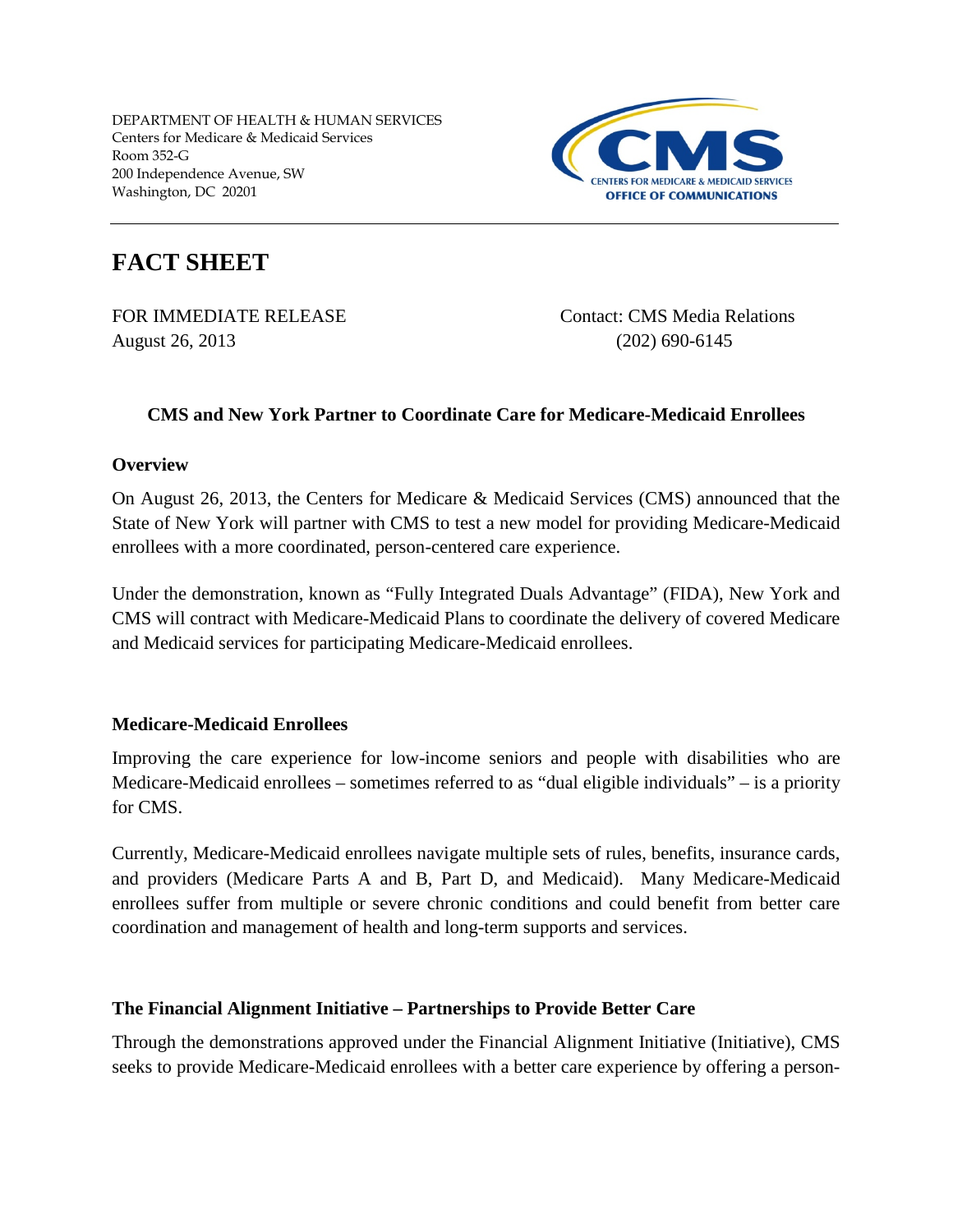centered, integrated care initiative that provides a more easily navigable and seamless path to all covered Medicare and Medicaid services.

In July 2011, CMS announced the opportunity for states to partner with CMS through one of two models:

- 1) **Managed Fee-for-Service Model** in which a state and CMS enter into an agreement by which the state would be eligible to benefit from savings resulting from initiatives designed to improve quality and reduce costs for both Medicare and Medicaid;
- 2) **Capitated Model** in which a state and CMS contract with health plans or other qualified entities that receive a prospective, blended payment to provide enrolled Medicare-Medicaid enrollees with coordinated care.

New York is the seventh state to establish a Memorandum of Understanding (MOU) with CMS to participate in the Initiative. CMS continues to work with other states to develop their demonstration models. All demonstrations will be evaluated to assess their impact on the beneficiary's care experience, quality, coordination, and costs.

## **The New York Demonstration**

Under this capitated model demonstration, an estimated 170,000 Medicare-Medicaid enrollees in New York will have an opportunity for more coordinated care. New York and CMS will contract with health plans known as "FIDA Plans" that will oversee the delivery of covered Medicare and Medicaid services for Medicare-Medicaid enrollees in New York City, Long Island, and Westchester County.

Under New York's demonstration, all participating plans will be Medicaid Managed Long Term Care plans that modify their offerings to include Medicare services. The majority of beneficiaries eligible for enrollment are currently enrolled in Medicaid Managed Long Term Care plans and receiving community-based long-term services and supports. Medicare-Medicaid enrollees requiring facility-based long-term services and supports are also eligible for the demonstration.

All participating plans must first meet core Medicare and Medicaid requirements, state procurements standards and state insurance rules (as applicable). Every selected Medicare-Medicaid Plan must also pass a comprehensive joint CMS-state readiness review.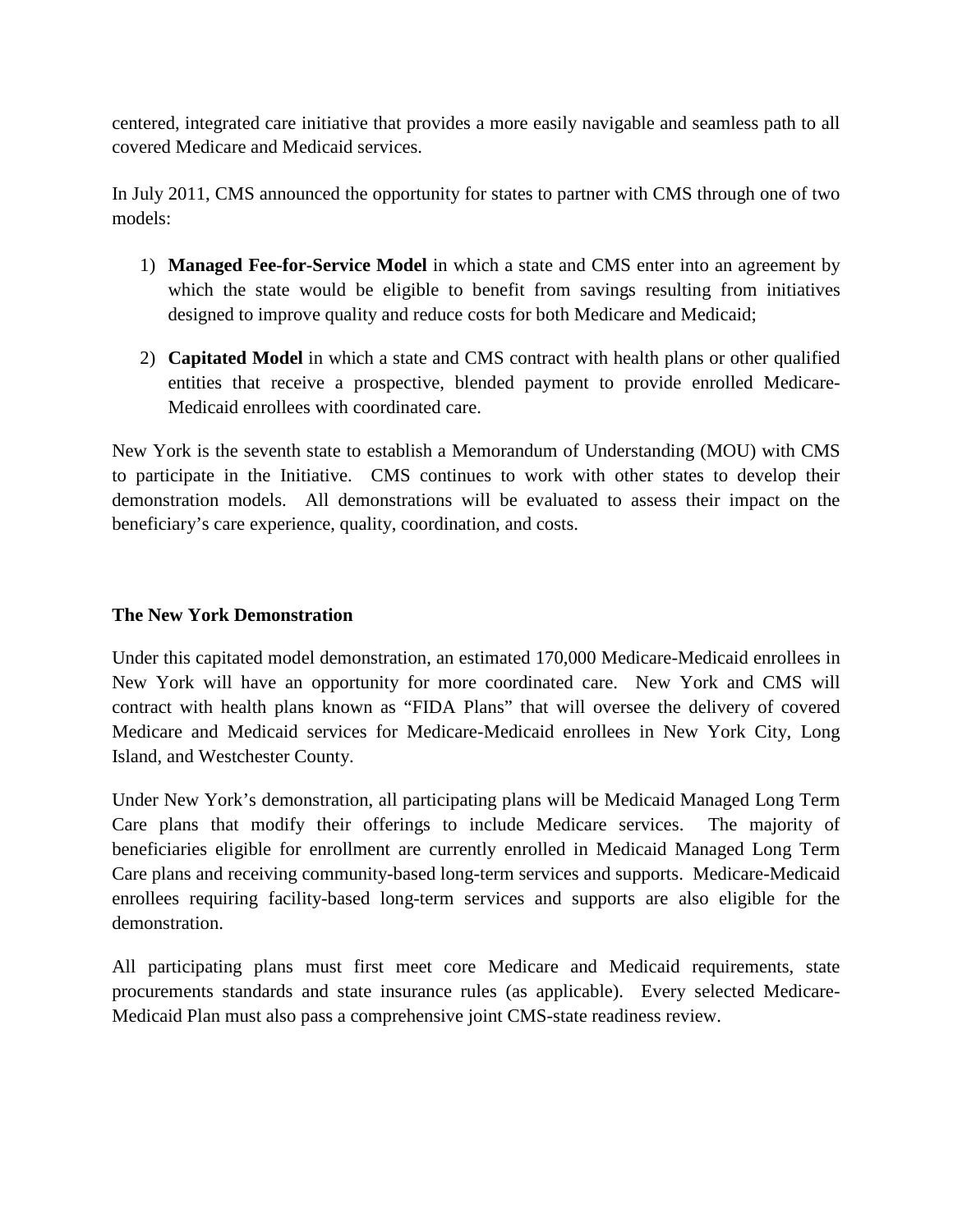#### *Integrated Appeals System*

New York's demonstration also includes an integrated appeals process that provides beneficiaries with an opportunity to address denials of items and services through a unified process that includes all Medicare and Medicaid protections. This streamlined appeals process will reduce confusion for Medicare-Medicaid enrollees who would otherwise have to navigate both the Medicare or Medicaid appeals paths, or both. It also allows for greater continuation of Medicare benefits pending appeals than currently is available.

## **Putting the Beneficiary First**

Under the demonstration, care coordination services will be available to all enrollees. Medicare-Medicaid Plans will offer an interdisciplinary care team to ensure the integration of the member's medical, behavioral health, long-term services and supports, and social needs. The team will be person-centered and built on the enrollee's specific preferences and needs.

The new demonstration includes beneficiary protections to ensure that enrollees receive highquality care. CMS and New York have established a number of quality measures relating to the beneficiary overall experience, care coordination, and fostering and supporting community living, among many others. In addition, the demonstration includes continuity of care requirements to ensure that beneficiaries can continue to see their current providers during transitions into the demonstration health plan. Ombudsman services will support individual advocacy and independent systematic oversight for the demonstration, with a focus on compliance with principles of community integration, independent living, and person-centered care.

Enrollment will be phased in over several months. Beneficiaries receiving community-based long-term services and supports will be able to opt in to the demonstration beginning no earlier than July 1, 2014. Beginning no earlier than September 1, 2014, eligible beneficiaries who have not made a choice to opt in or out will be assigned to a Medicare-Medicaid Plan through a process that will match beneficiaries with the most appropriate plan. Beneficiaries receiving facility-based long-term services and supports will be able to opt into the demonstration beginning no earlier than October 1, 2014. Those who have not made a choice to opt in or out will be assigned to a Medicare-Medicaid Plan beginning no earlier than January 1, 2015. Beneficiaries will be able to opt out of the demonstration or select an alternative Medicare-Medicaid Plan at any time.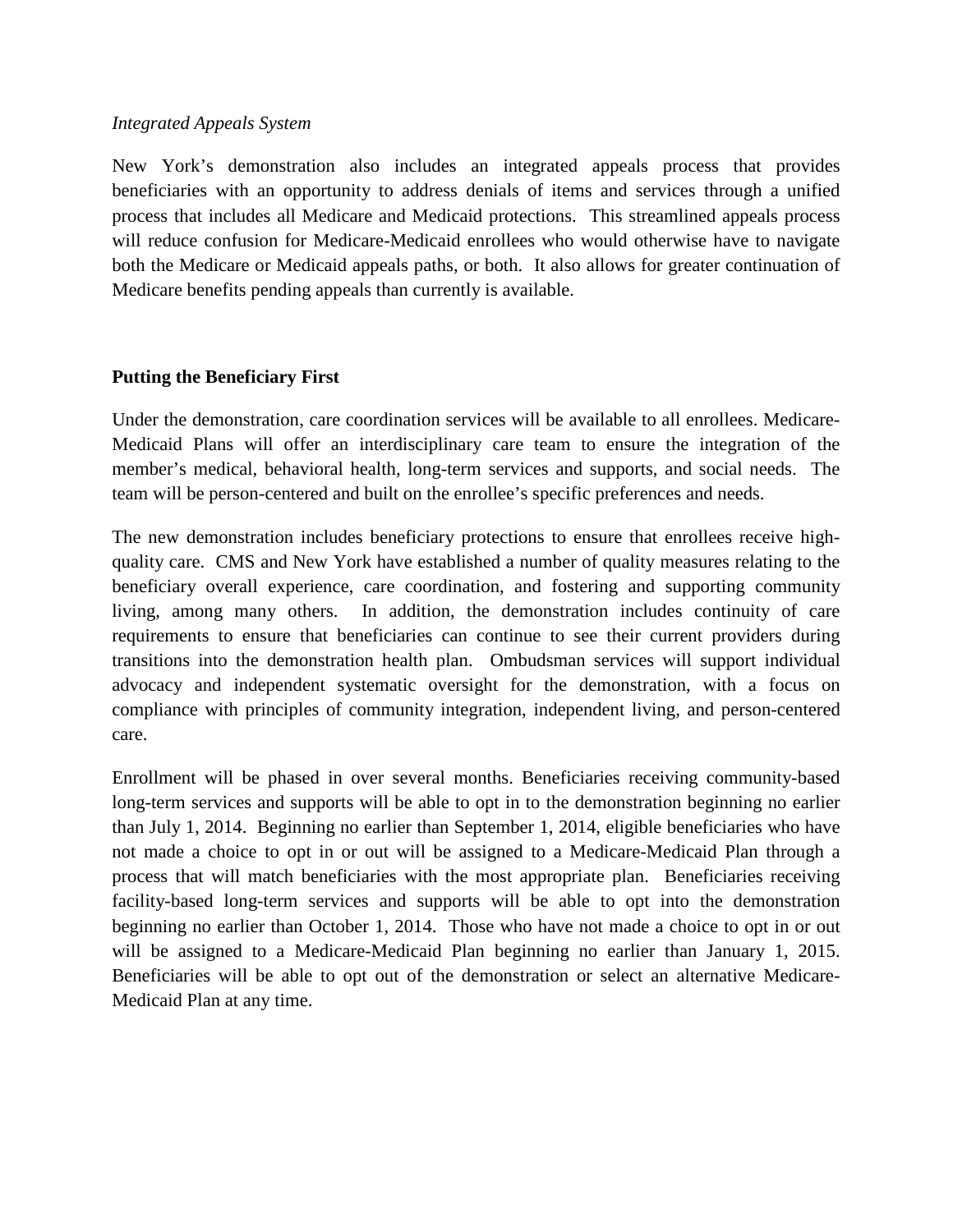## **Comprehensive Evaluation**

CMS is funding and managing the evaluation of each state demonstration. CMS has contracted with an external independent evaluator, RTI International (RTI), to measure, monitor, and evaluate the impact of the demonstrations, including impacts on Medicare and Medicaid service utilization and expenditures. The evaluation for New York's demonstration will measure quality, including overall beneficiary experience of care, care coordination, care transitions, and support of community living in New York. RTI will develop a unique, New York-specific evaluation using a comparison group to analyze the impact of the demonstration.

## **A Transparent Process Supporting Public Input**

The New York demonstration is the product of an ongoing planning and development process through which the public helped shape the demonstration's design. New York:

- Worked with a diverse group of stakeholders including providers, health plans, nursing facilities, hospitals, state agencies, advocacy groups, associations, and individuals.
- Collaborated with CMS to engage with local partners to ensure a broad range of perspectives were captured in the overall demonstration.
- Hosted numerous public forums to solicit public involvement including statewide calls and public meetings.
- Established public workgroups with external stakeholders to inform demonstration development and policy.
- Created and maintained a website to facilitate public participation in the demonstration design and planning process: [http://www.health.ny.gov/health\\_care/medicaid/redesign/mrt\\_101.htm.](http://www.health.ny.gov/health_care/medicaid/redesign/mrt_101.htm)
- Posted its draft proposal for public comment and incorporated the feedback into its demonstration proposal before officially submitting it to CMS. The proposal was then posted by CMS for public comment.
- Posted an amendment to the proposal requesting public comment on modifying the target population and timeline for the demonstration.

#### **Additional Information**

The demonstration will be administered under the Center for Medicare and Medicaid Innovation authority. Additional information about the New York demonstration, including the MOU, is